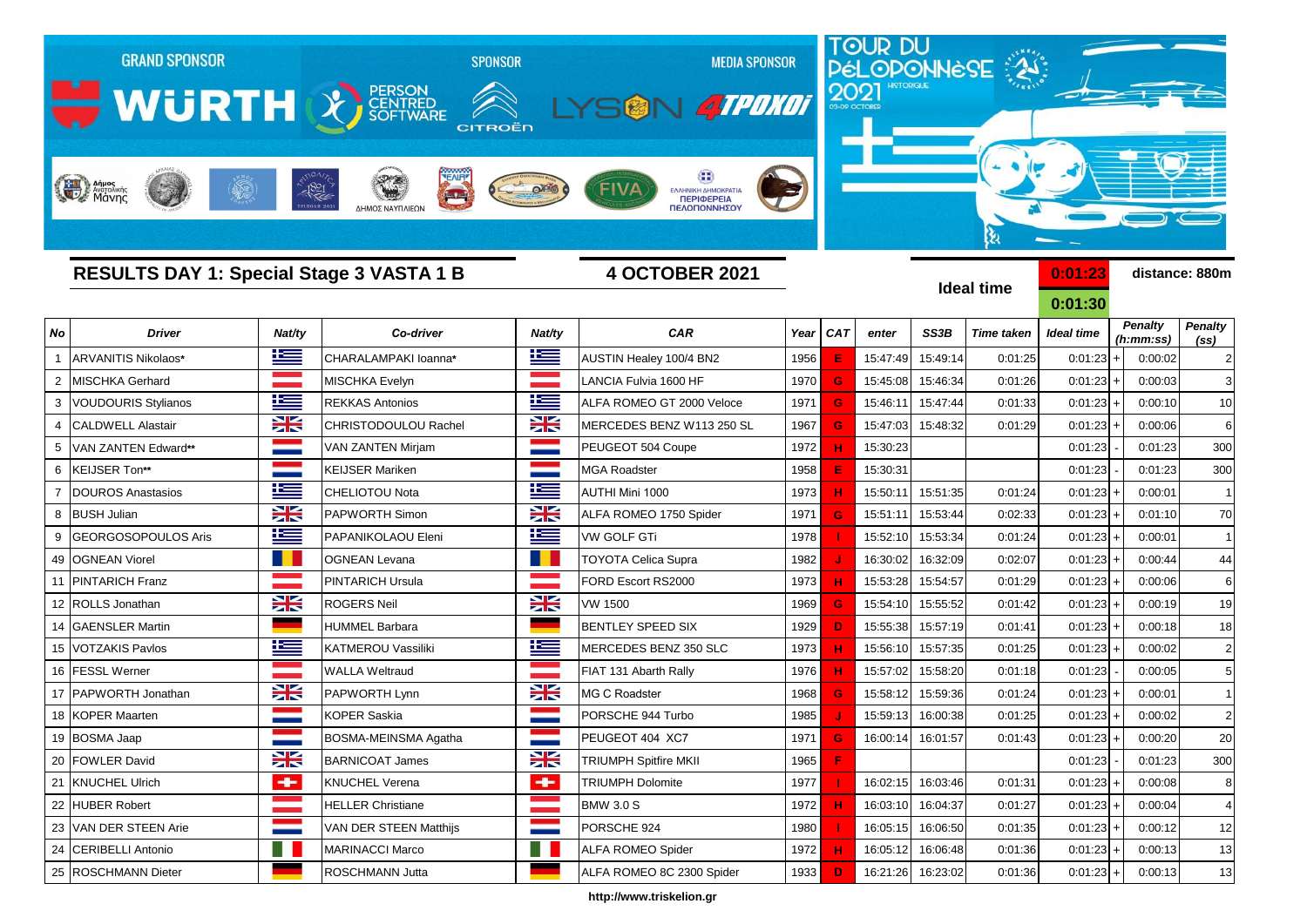

**http://www.triskelion.gr**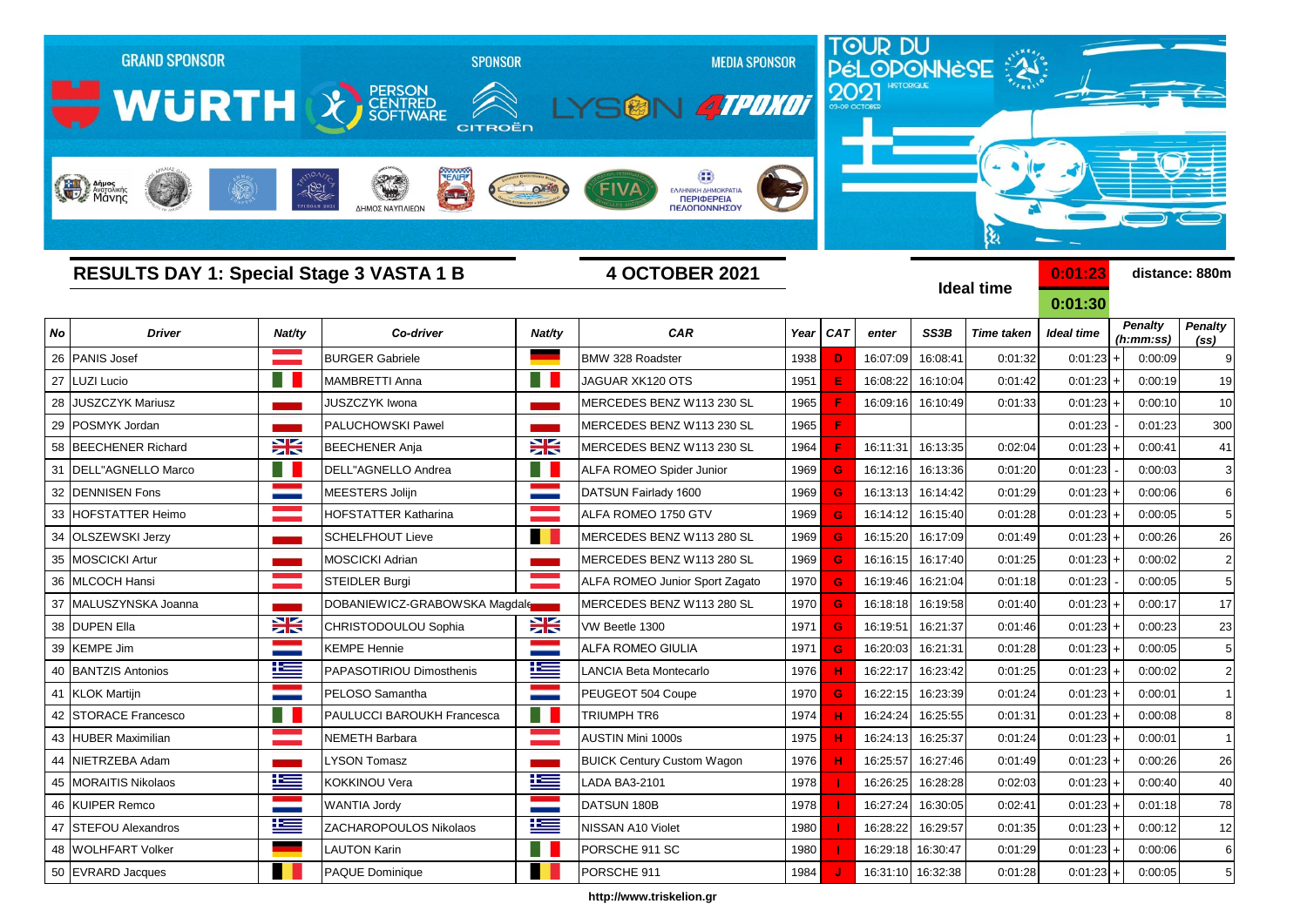

 DESYLAS Spyros DESYLA Aikaterini PORSCHE 911T 1980 **SV** 0:01:23 - 0:01:23 300 MERTINOS Akis KYPRAIOS Gerasimos FORD Fiesta MK1 1981 **SV** 0:01:23 - 0:01:23 300